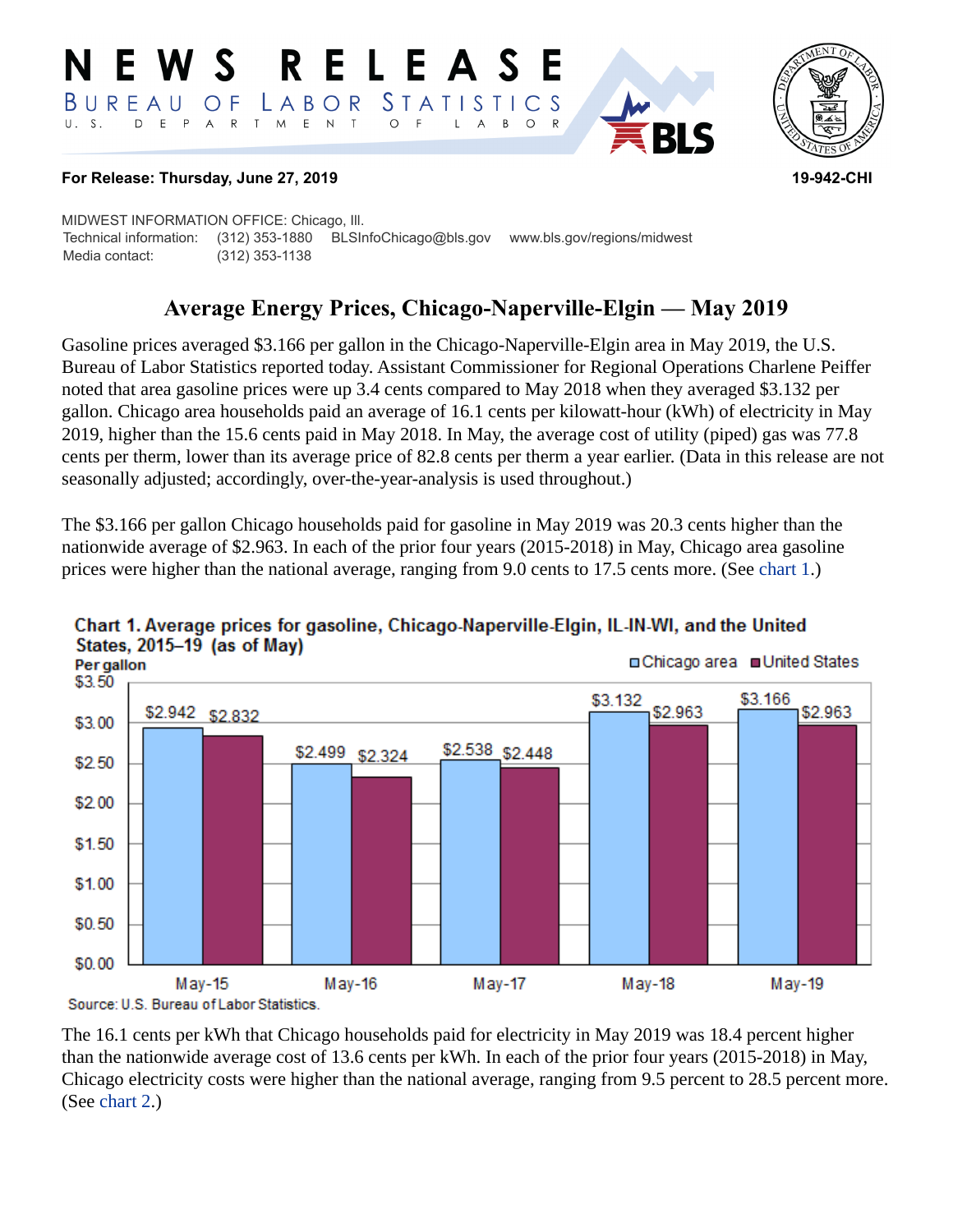#### <span id="page-1-0"></span>Chart 2. Average prices for electricity, Chicago-Naperville-Elgin, IL-IN-WI, and the United States, 2015-19 (as of May)



Prices paid by Chicago area consumers for utility (piped) gas, commonly referred to as natural gas, were 77.8 cents per therm in May 2019, 24.8 percent below the national average of \$1.035 per therm. In each of the previous four years (2015-2018) in May, Chicago area utility (piped) gas costs were lower than the national average, ranging from 15.5 percent to 21.1 percent less. (See [chart 3.](#page-1-1))

<span id="page-1-1"></span>



The **Chicago-Naperville-Elgin, IL-IN-WI,** core based statistical area consists of Cook, DeKalb, DuPage, Grundy, Kane, Kendall, Lake, McHenry, and Will Counties in Illinois; Jasper, Lake, Newton, and Porter Counties in Indiana; and Kenosha County in Wisconsin.

Historical average energy prices for the U.S. and select metropolitan areas are available at [www.bls.gov/](https://www.bls.gov/regions/midwest/data/averageenergyprices_selectedareas_table.htm) [regions/midwest/data/averageenergyprices\\_selectedareas\\_table.htm.](https://www.bls.gov/regions/midwest/data/averageenergyprices_selectedareas_table.htm)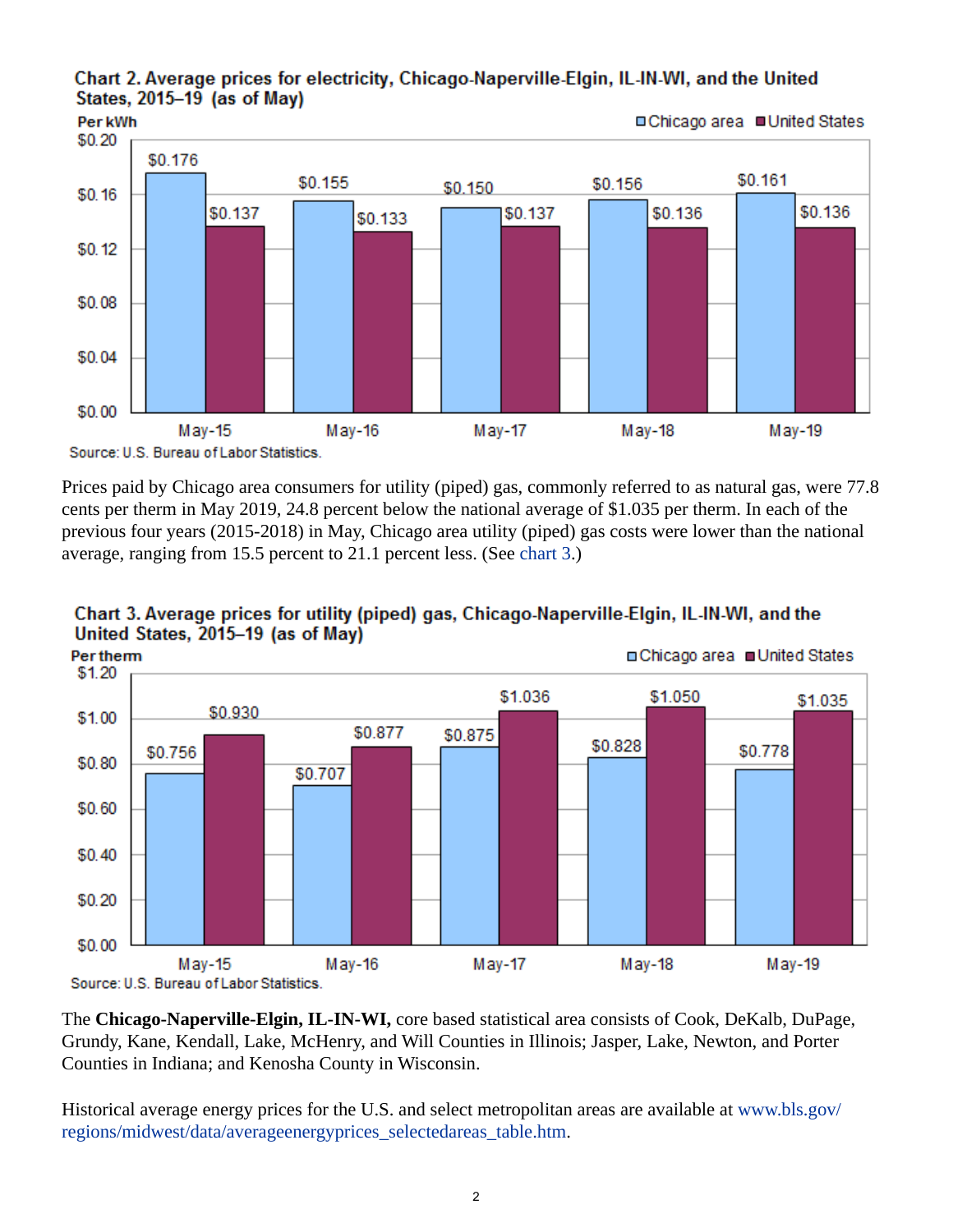#### **The Consumer Price Index for June 2019 is scheduled to be released on Thursday, July 11, 2019.**

## **Technical Note**

Average prices are estimated from Consumer Price Index (CPI) data for selected commodity series to support the research and analytic needs of CPI data users. Average prices for electricity, utility (piped) gas, and gasoline are published monthly for the U.S. city average, the 4 regions, 9 divisions, 2 population size classes, 8 region/size-class cross-classifications, and the 23 largest local index areas. For electricity, average prices per kilowatt-hour (kWh) are published. For utility (piped) gas, average prices per therm are published. For gasoline, the average price per gallon is published. Average prices for commonly available grades of gasoline are published as well as the average price across all grades.

All eligible prices are converted to a price per normalized quantity. These prices are then used to estimate a price for a defined fixed quantity. The average price per kilowatt-hour represents the total bill divided by the kilowatt-hour usage. The total bill is the sum of all items applicable to all consumers appearing on an electricity bill including, but not limited to, variable rates per kWh, fixed costs, taxes, surcharges, and credits. This calculation also applies to the average price per therm for utility (piped) gas.

Information in this release will be made available to sensory impaired individuals upon request. Voice phone: (202) 691-5200; Federal Relay Service: (800) 877-8339.